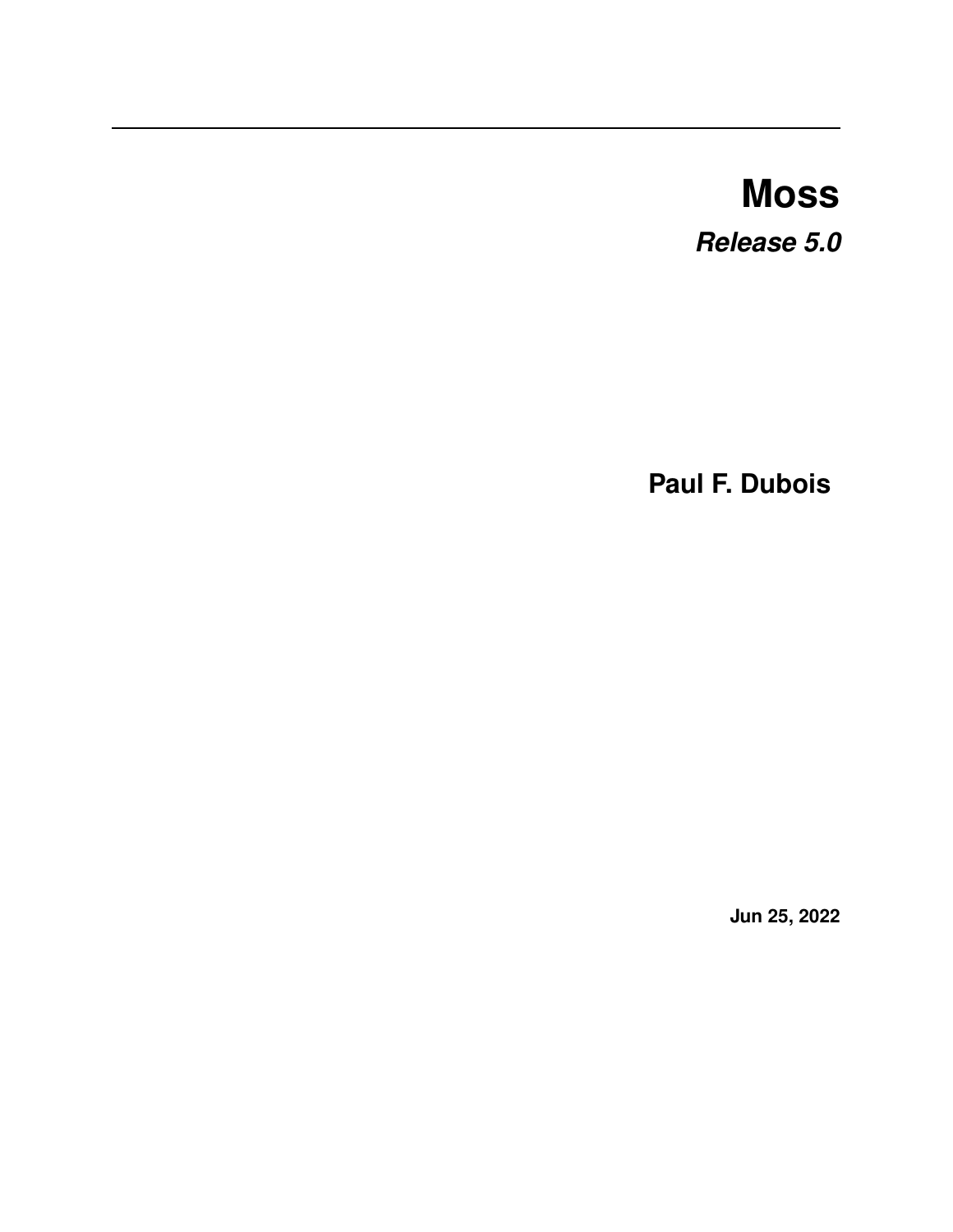# **CONTENTS**

| 1              |                             | <b>Executive Summary</b>                                                                                    | 1              |  |
|----------------|-----------------------------|-------------------------------------------------------------------------------------------------------------|----------------|--|
| $\overline{2}$ | <b>Offensive Agreements</b> |                                                                                                             |                |  |
|                | 2.1                         |                                                                                                             | $\overline{2}$ |  |
|                | 2.2                         |                                                                                                             | $\overline{2}$ |  |
|                | 2.3                         |                                                                                                             | $\overline{2}$ |  |
|                | 2.4                         |                                                                                                             | $\overline{2}$ |  |
|                |                             | 2.4.1                                                                                                       | $\overline{3}$ |  |
|                |                             | 2.4.2                                                                                                       | $\overline{4}$ |  |
|                |                             | 2.4.3                                                                                                       | $\overline{4}$ |  |
|                | 2.5                         |                                                                                                             | $\overline{4}$ |  |
|                | 2.6                         |                                                                                                             | $\overline{4}$ |  |
|                | 2.7                         |                                                                                                             | $\overline{4}$ |  |
|                |                             |                                                                                                             |                |  |
| $\mathbf{3}$   |                             | <b>Defensive Agreements</b>                                                                                 | 6              |  |
|                | 3.1                         |                                                                                                             | 6              |  |
|                | 3.2                         |                                                                                                             | 6              |  |
|                | 3.3                         | When They Overcall $1N \ldots \ldots \ldots \ldots \ldots \ldots \ldots \ldots \ldots \ldots \ldots \ldots$ | 6              |  |
| 4              |                             | <b>Convention Notes</b>                                                                                     | 7              |  |
|                | 4.1                         |                                                                                                             | $\overline{7}$ |  |
|                | 4.2                         |                                                                                                             | $\overline{7}$ |  |
|                | 4.3                         |                                                                                                             | 8              |  |
|                |                             |                                                                                                             |                |  |
| 5              |                             | <b>Leads and Carding</b>                                                                                    | 9              |  |
|                | 5.1                         |                                                                                                             | $\overline{Q}$ |  |
|                |                             | 5.1.1                                                                                                       | 9              |  |
|                |                             | 5.1.2                                                                                                       | 9              |  |
|                | 5.2                         |                                                                                                             | 9              |  |
|                |                             | 5.2.1                                                                                                       | 10             |  |
|                |                             | 5.2.2                                                                                                       | 10             |  |
|                | 5.3                         |                                                                                                             | 10             |  |
|                |                             | 6 Change Log                                                                                                | 11             |  |
| <b>Index</b>   |                             |                                                                                                             | 12             |  |
|                |                             |                                                                                                             |                |  |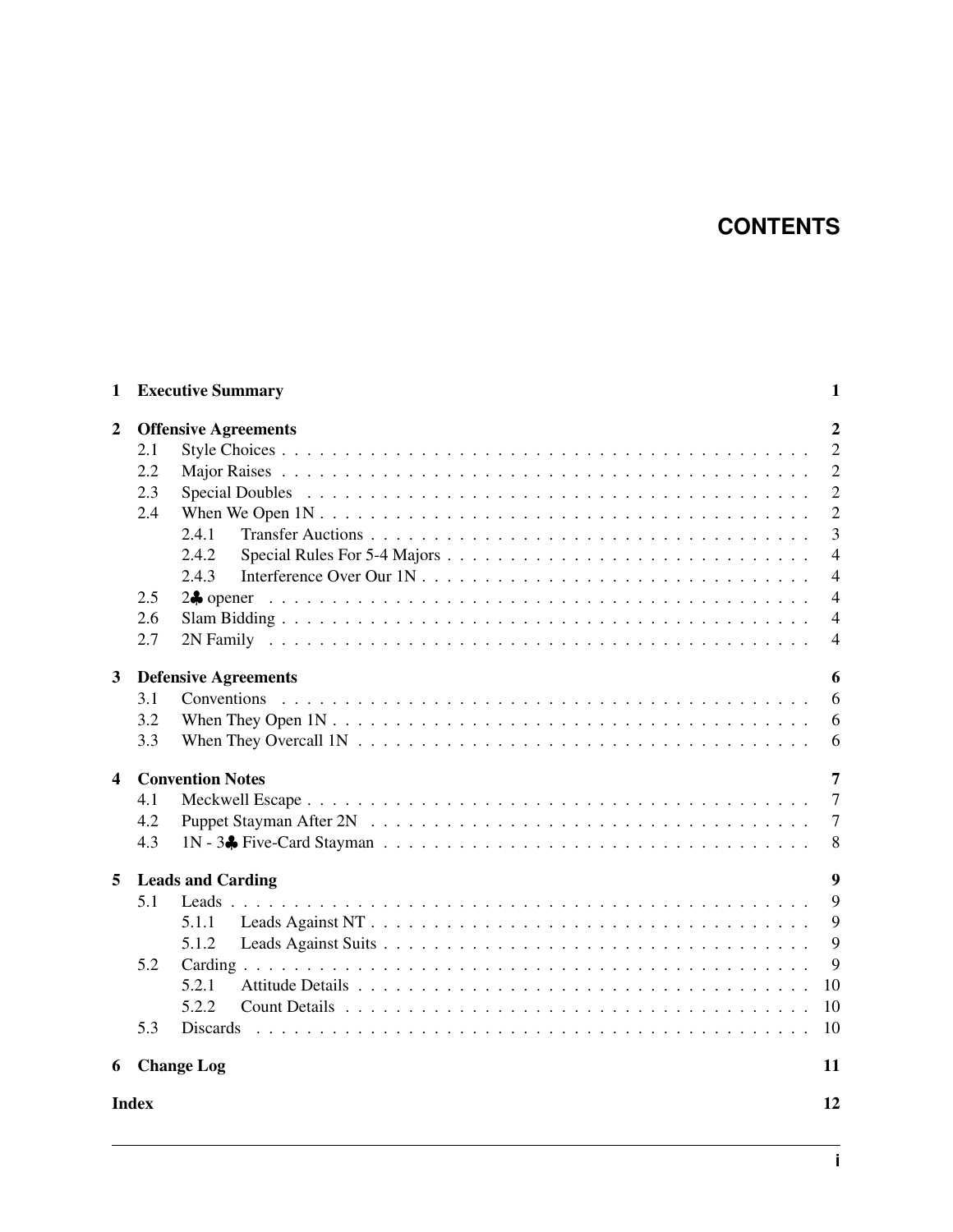#### **EXECUTIVE SUMMARY**

<span id="page-2-0"></span>An exclamation point shows a bid that must be alerted. The alert text often follows as in "2N!(4 card raise, gf)".

Summary:

- 1N 15-17; 2. Stayman promises 4M;
- 1N 4-way trans w/ range ask; Smolen, Garbage(can be either major)
- 1N 3 $\clubsuit$  5-card Stayman, 3 $\diamondsuit$  5-5 minors, 3 $\heartsuit$  $3=1=(54)$ ,  $3\spadesuit 1=3=(54)$
- 2N 20-21; 3♣ Puppet;  $3\diamondsuit / 3\heartsuit$  transfers
- 2N 3♠ relay to 3N, then 4 of other minor slam try. 4N never keycard.
- Inverted minors; off over interference. On by a passed hand with no interference.
- Four-way transfers with range ask after 1N, inbetween reply is negative.
- Takeout doubles through  $4\heartsuit$ ; equal-level conversion doubles.
- (4♠) 4N is takeout; X penalty-oriented.
- Negative doubles through  $4\heartsuit$ .
- 2♡ bust over 2♣ opener. Parrish relay.
- Direct cuebid (1x) 2x is Michaels. 2N asks for the other suit.
- New Minor Forcing.
- Fourth Suit Forcing to Game.
- Unusual 2N.
- Sandwich 1N.
- Help Suit Game Tries.
- General Defense to Two-Suited Bids (UvU).
- 1N (X) Meckwell Escape
- 1N (2 $\clubsuit$  or artificial X) System On
- 1N (2 definite suits) UvU
- Lebensohl on over 2-level bids showing  $\diamondsuit$ ,  $\heartsuit$ , or **♦**, with or without an unknown suit.
- Lebensohl after partner doubles their 2-level preempt.
- Ingberman 2N after opener's reverse to show minimum.
- Gambling 3N: solid 7 or 8 card minor, no outside A or K.
- 44 over 3N is Gerber if no suit has been agreed and at least one hand is still unlimited.
- Preempts:
	- Over  $2\diamondsuit$  preempt,  $3\diamondsuit$  is Michaels.
	- Over 2M preempt: 3M is Western Cue; - 4 $\clubsuit$  or 4 $\diamondsuit$  shows that suit and other major (Leaping Michaels)
	- Over 3-level preempts, double is takeout
- Carding is UDA and otherwise standard.
- Leads are standard; Lead count from small holdings (second highest from four).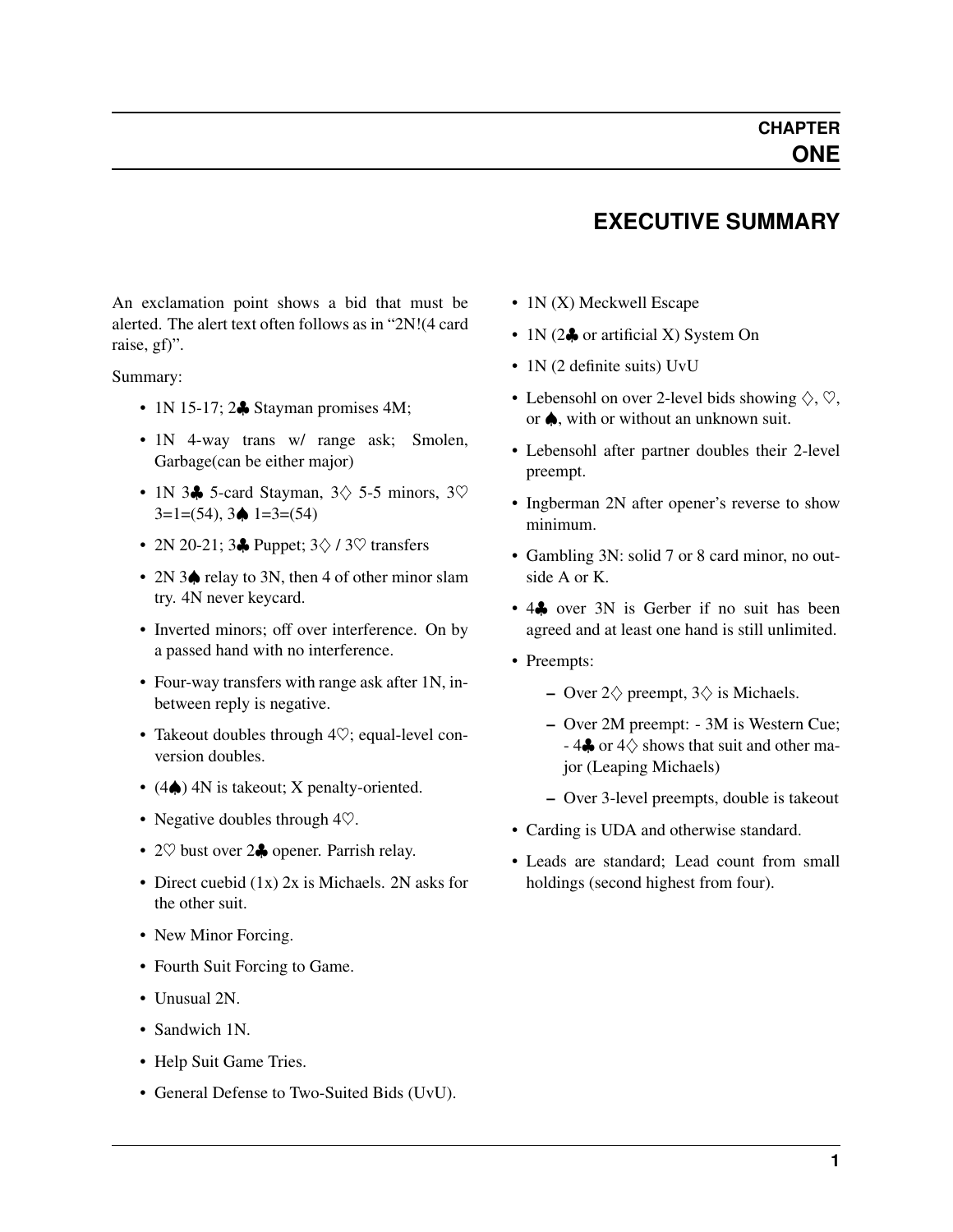#### **OFFENSIVE AGREEMENTS**

#### <span id="page-3-0"></span>**2.1 Style Choices**

- Open 1. with four diamonds and five clubs almost always.
- Preempts are sound vul, light non-vul.
- Two-suited bids are *not* mini-max style.
- Walsh: After  $1\clubsuit 1$  $\diamondsuit$  bid 1N even with fourcard majors. A major by responder next is game forcing.

#### <span id="page-3-1"></span>**2.2 Major Raises**

- Jacoby 2N promises opening hand and at least 4 trumps or 3=4=3=3. Off by a passed hand.
- Bergan raises (3♣ constructive, 3♢ limit+). Off by a passed hand.
- Jordan 2 NT after 1M by partner and a TO dbl by LHO shows 3-card support of partner's M suit bid, invitational or better. Off by a passed hand.
- By a passed hand, we use reverse Drury 2. Any reply other than 2M is a full opener. Over interference, Drury is off, and 2♣ is natural.
- We use help suit game tries.
- We raise responder's major with 3 cards if we have an honor and an outside singleton.
- A bid of 3N after agreement on a major suit is an offer to play there, usually based on a flat hand with extra HCP above the minimum needed for game.

#### <span id="page-3-2"></span>**2.3 Special Doubles**

- Negative doubles through  $4\heartsuit$ .
- Support doubles / redoubles through 2 of our major.
- Responsive doubles / maximal doubles through  $4\heartsuit$ , including when their two suits are different such as  $(1\diamond)$  X  $(1\spadesuit)$  X. (Larry Cohen write-up "Doubles part 2")
- Takeout over preempts through  $4\heartsuit$ ; (4 $\spadesuit$ )  $4N$ takeout
- Equal-Level Conversion Doubles

A takeout double of a major can lack threecard support in clubs if it has good support for diamonds, usually five cards. If partner responds in clubs, the doubler bids diamonds *without showing extras*. To show extras doubler would have to jump in diamonds.

#### <span id="page-3-3"></span>**2.4 When We Open 1N**

Our agreement is not to upgrade a 14 point hand. Paul does not like this agreement.

After opening 1NT:

- 2. Stayman, promises a four-card major. See  $1N - 2\spadesuit$  for why this is so despite the four-way transfers.
	- $-1N 2$  $-$  any Pass shows a weak hand usually  $4=4=4=1$  or  $4=4=5=0$ .
	- $-1N 2\clubsuit 2M 3W$ (the other major) is a power raise, requests control bids.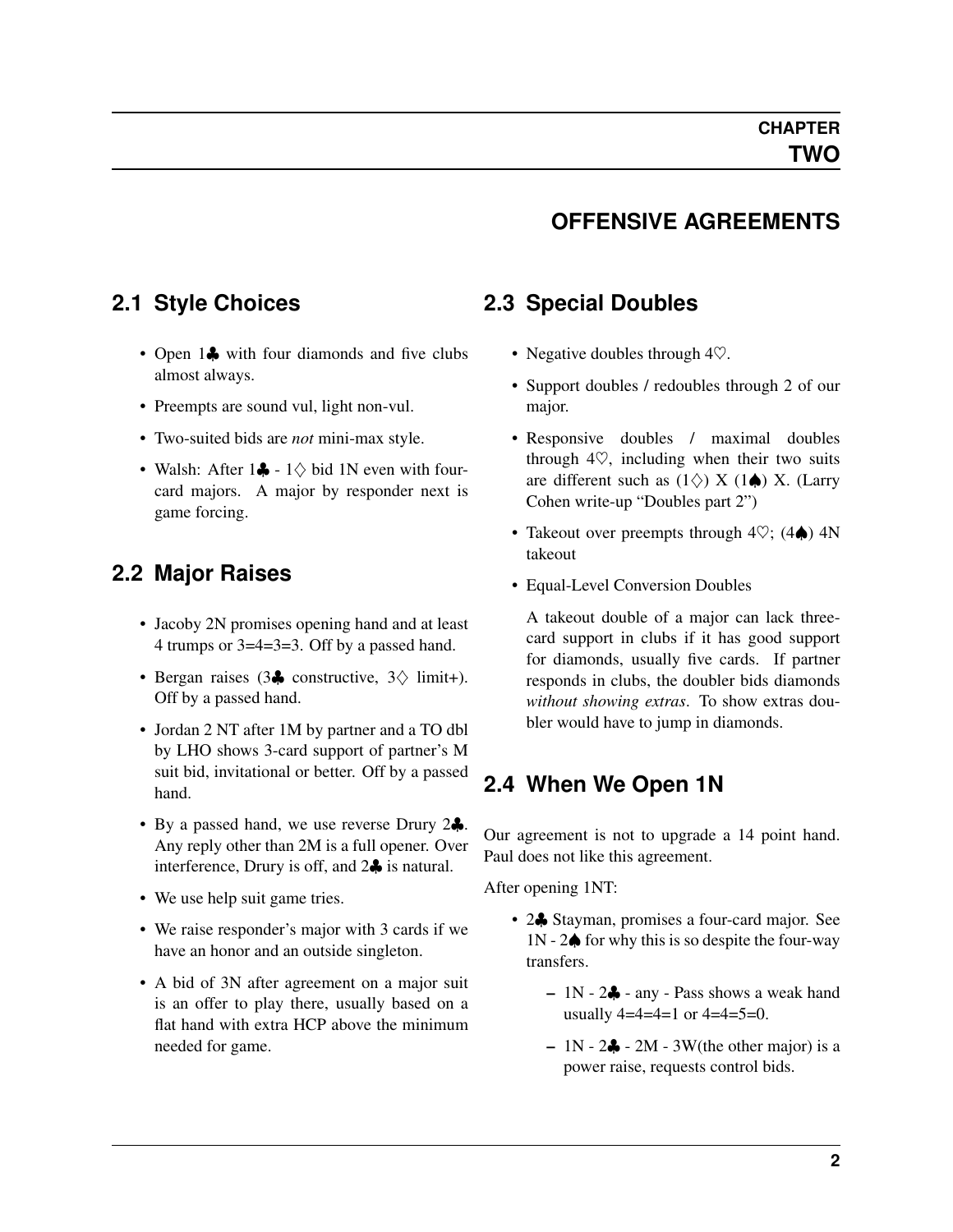- $-1N 2\clubsuit 2\heartsuit 2\spadesuit$  (forcing) shows 4 spades. Required with 4-way transfers to show that responder has spades but not hearts. Opener who does not have spades should bid 2N if he would not accept an invite. Anything else is game-forcing.
- 1N 2♣ Stayman promises a four-card major.
- $-1N 2\clubsuit 2\diamondsuit 2\heartsuit$  shows 4=5 in the majors, to play(Garbage).
- 1N 2♣ 2 $\diamond$  2♠ shows 5=4 in the majors, to play(Garbage).
- See below for special rules when responder is 5-4 in the majors but not weak.
- 2♢! transfer to hearts
- 2 $\heartsuit$ ! transfer to spades
- 2 $\spadesuit$ ! range ask or clubs. Shows a balanced invite or a hand with long clubs.

Opener bids 2N with a hand that would not accept a balanced invite, or 3♣ with a max or Qx or better in clubs.

- 2N! transfer to diamonds. Opener bids 3♢ with Ox or better in diamonds or a max; bids 3♣ otherwise.
- 3♣!(5-card major?) requires GF values *and a three-card major*. Note you cannot be 4=4 in the majors.
	- Opener bids a five-card major if he has one; otherwise 3♢!, denying a five-card major. Opener does not ever bid 3N.

Next responder who has a four-card major "puppets" by bidding his *three-card major*; or lacking a four-card major, bids 3N. By this procedure the opener declares any major-suit fit.

- $3\Diamond!$  shows at least 5-5 in the minors, gf.
- $3\degree$ ! shows  $3=1=(54)$  shape, gf (splinter)
- $3\spadesuit$ ! shows  $1=3=(54)$  shape, gf (splinter)
- 3N is to play.
- 4♣ is Gerber.
- 4♢/♡ are Texas transfers.
- 4♠ is not defined. (See however Namyats if you ever play that)
- 4N is quantitative invite to 6N.

Notes:

- If you don't have an exactly 3-card major, or don't have a GF hand, responder should use ordinary Stayman not 3♣.
- If Stayman is doubled, opener passes unless he has a club stopper. If he does, he responds normally. Responder can redouble to ask for the major again. Opener could redouble with five good clubs.
- Transfer to a minor and then bid above 3m other than 3N is a slam try in that minor. Such a bid shows shortness.
- After  $1N 2$   $2\diamondsuit$  with slam interest:
	- 4N is quantitative,
	- $-4\clubsuit$  is Gerber, asking for Aces.
- After 1N 2. 2M with slam interest:
	- 3W (the other major) is a power raise. Suit is agreed. Partner should control bid.
	- $-4\clubsuit$  is RKC in the suit bid. Suit is agreed.
	- 4N is quantitative.

#### <span id="page-4-0"></span>**2.4.1 Transfer Auctions**

After a transfer, 4N is quantitative; 4♣ is Gerber (not RKC).

With a six-card major, transfer and bidding game is a mild slam try, since Texas was available with a minimal game-going hand. Cue bid to explore.

In the auction  $1N - (P) - 2T$  (transfer to M), if the 2T bid is doubled for the lead, opener's pass shows two cards in responder's suit M, completing the transfer with 2M shows three-card support, while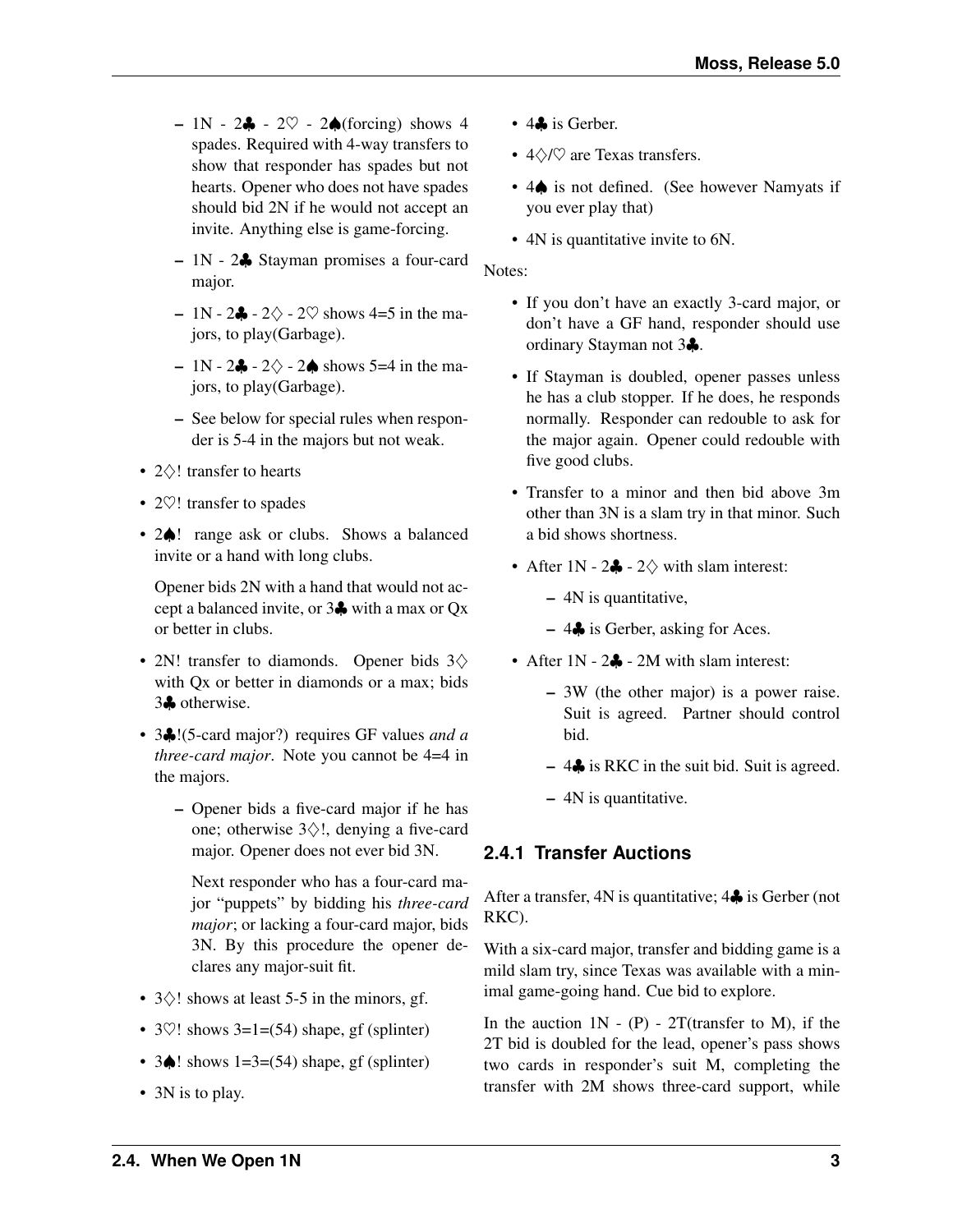opener's redouble shows at least five good cards in the transfer-bid suit T.

 $1N - (P)$  2T(transf->M) - (X lead-˓<sup>→</sup>directing **in** T)  $P - (P)$  XX

requests the transfer again, even though opener only has two cards in the suit M. If responder is weak this is what he will do. Otherwise interest will center on whether the partnership has stoppers in T.

#### <span id="page-5-0"></span>**2.4.2 Special Rules For 5-4 Majors**

We have special rules for responding to 1N when 5- 4 in the majors. Note the choice here to simplify Garbage Stayman at the cost of no invite available if  $5=4.$ 

- With  $5\spadesuit$  and  $4\heartsuit$ :
	- Weak: Garbage Stayman
	- Invitational: not possible to show shape; pick between Pass or Smolen or transferthen-2N (transfer to spades and then  $3\heartsuit$ would be too high)
	- Game Forcing: 2♣ then if 2♢, bid 3♡! (Smolen)
- With  $4\spadesuit$  and  $5\heartsuit$ :
	- Weak: Garbage Stayman
	- Invitational: transfer to hearts and bid 2♠.
	- Game Forcing: 2♣ then if  $2\diamondsuit$ , bid 3♠! (Smolen)

#### <span id="page-5-1"></span>**2.4.3 Interference Over Our 1N**

- Meckwell Escape over a penalty double of our **2.7 2N Family** 1N. We always ask if the double is penalty.
- Systems on over any artificial bid or double that does not show a definite suit.
- Systems on over a bid showing  $\clubsuit$ s with or without an unknown second suit.
- Lebensohl over a bid that shows  $\Diamond$ s,  $\heartsuit$ s, or  $\spadesuit$ s with or without an unknown second suit. A double of such a bid is penalty-oriented.
- A transfer overcall is treated as if they had bid the suit transferred to.
- If their bid shows two definite suits use the Unusual v. Unusual defense.

#### <span id="page-5-2"></span>**2.5 2**♣ **opener**

We only open "tricks" hands 2♣ with substantial HCP, say 18-19, with 8.5 tricks in a major and 9.5 in a minor. Replies:

•  $2\clubsuit$  -  $2\heartsuit$  bust, shows no A, K, and not 2 Queens; other replies game forcing.  $-2\clubsuit -2\heartsuit!$  $- 2N$  can be passed  $- 2\clubsuit - 2\nabla! - 2\spadesuit!$  is Parrish relay to 2N!, opener then passes or corrects to suit.  $-2\clubsuit - 2\heartsuit$  - suit rebid is forcing

Opener often does not rebid a five-card minor in favor of NT.

# <span id="page-5-3"></span>**2.6 Slam Bidding**

- RKC 1430 but 0314 if clubs is trump.
- We use Italian cue-bidding (first and second round controls below 4 of trump)
- In response to an RKC action bid of 5N, bid number of Kings.
- 4. is Gerber over 1N or 2N.
- <span id="page-5-4"></span>• 4. is Gerber over 3N unless both hands have been limited.

Opening 2N or 2♣ followed by 2N:

- 3♣ Puppet Stayman
- $3\diamond/$  /  $\heartsuit$  transfers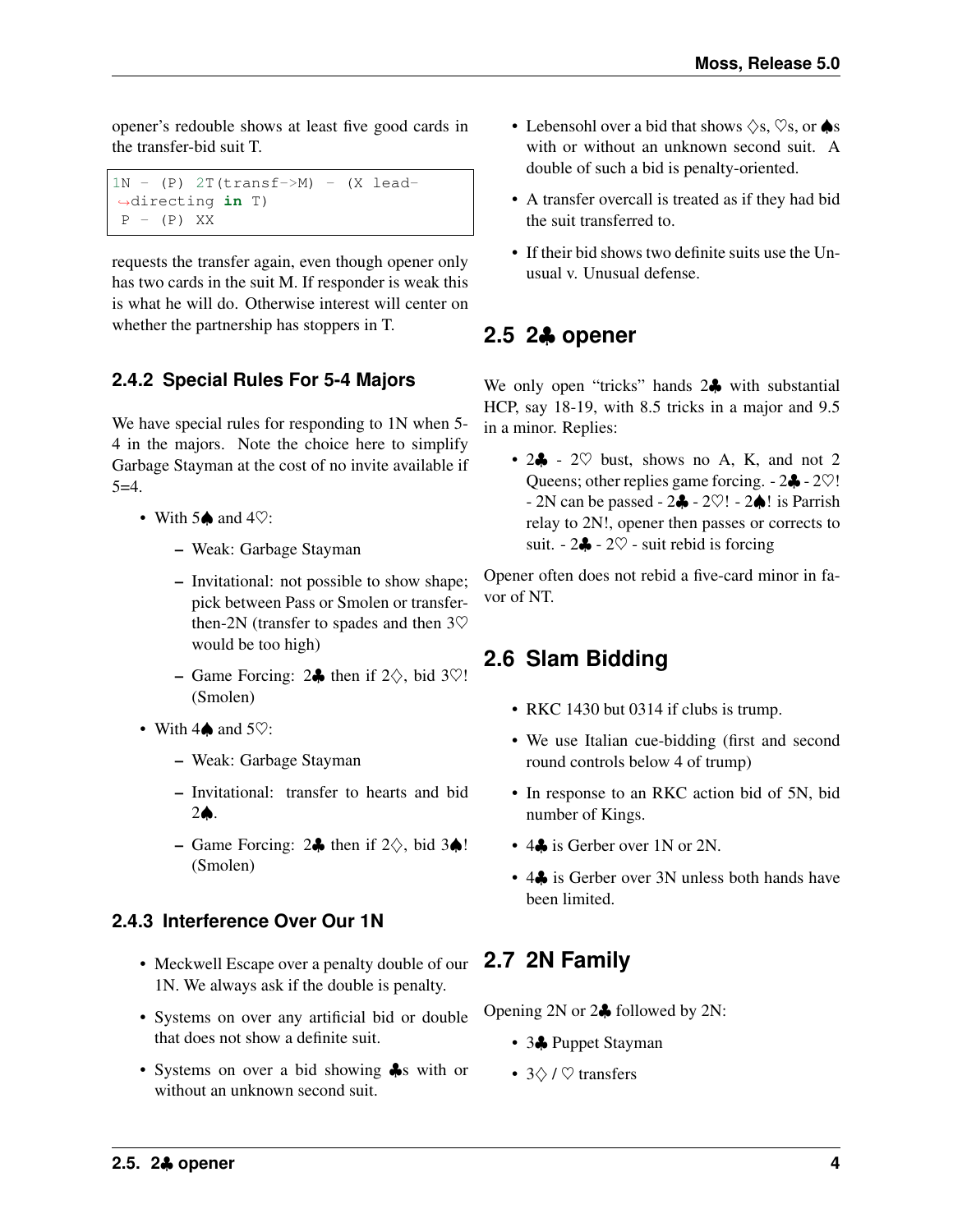- 3♠ relay to 3N; then 4 of the other minor is a slam try. 4N is 5-5 minors. This bid is used sparingly.
- 4♣ Gerber
- 4♢ / ♡ Texas transfers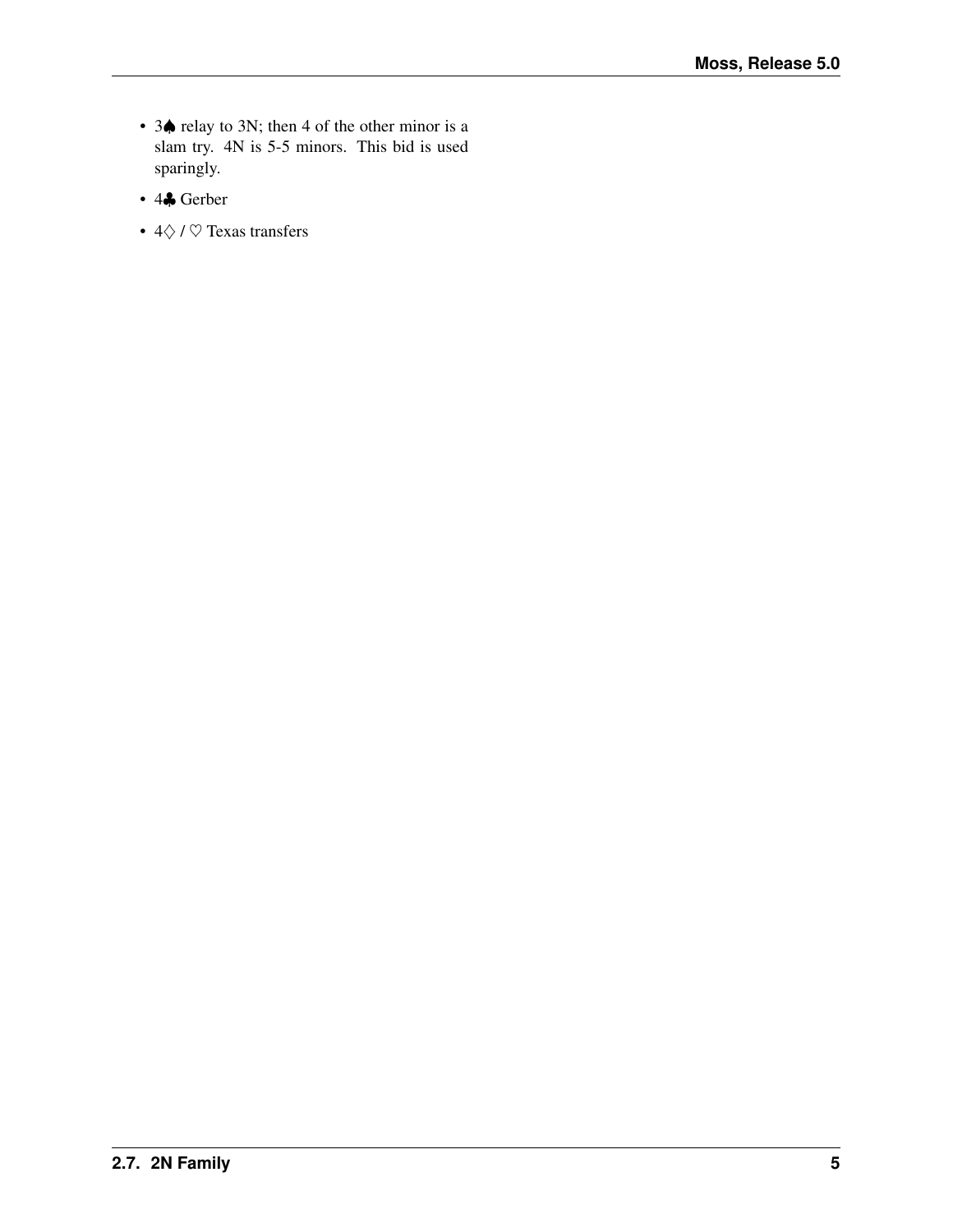### **DEFENSIVE AGREEMENTS**

#### <span id="page-7-0"></span>**3.1 Conventions**

- Meckwell over their 1N opener. Details follow.
- A cuebid of their first-bid suit is Michaels.
- Unusual 2N<sup>o</sup>
	- A jump-overcall of 2N shows the lower two unbid suits.
	- 2N over a 2-level preempt is not unusual.
	- 4N as first overcall on our side is unusual, e.g.  $(4\heartsuit)$  4N(minors)
	- When 3N cannot be natural, it is unusual, as in (1 $\heartsuit$ ) P (3 $\heartsuit$ ) 3N. There cannot be enough points for that to be natural.
- Mathe over a strong 1 $\clubsuit$  or 2 $\clubsuit$  (X=Majors, NT=minors). Bidder discretion advised.
- Over their major 2M preempt: 3M is Western Cue. Leaping Michaels: 4m shows that minor and the other major, 5-5.
- Diamonds is different:  $(2\diamondsuit)$  3 $\diamondsuit$ ! is Michaels. A strong club system where 2♣ opener shows clubs 11-15, we bid 3♣ over 2♣ as Michaels.
- Takeout through 4

#### <span id="page-7-1"></span>**3.2 When They Open 1N**

Use Meckwell after opponents open a strong or weak 1NT, in either seat. Over a weak NT relax strength and shape requirements some.

After their 1N:

• X shows a minor(5+), or both majors  $(4-4+)$ 

Partner bids 2♣(Relay), then doubler passes, corrects to  $2\diamondsuit$ , or bids  $2\heartsuit$  to show both majors

- 2 Clubs Clubs and a Major (5-4 min)
- 2 Diamonds Diamonds and a Major (5-4 min)
- 2 Hearts shows long hearts  $(5+)$ .
- 2 Spades shows long spades (5+).
- 2NT shows both Minors (5-5 minimum length)

If 6-4 usually treat it as single-suited.

In the auction  $(1N)$  P (P) ? it is usually right to make a Meckwell bid with good shape.

#### <span id="page-7-2"></span>**3.3 When They Overcall 1N**

When they directly overcall a suit opener by us with 1N, having a range such as 15-18, then responder must double with any hand containing 9+/10 or more HCP. We will not let them play an hand below 2♠ undoubled.

As a corollary, any bid over the 1N at the two level shows 9 or fewer points.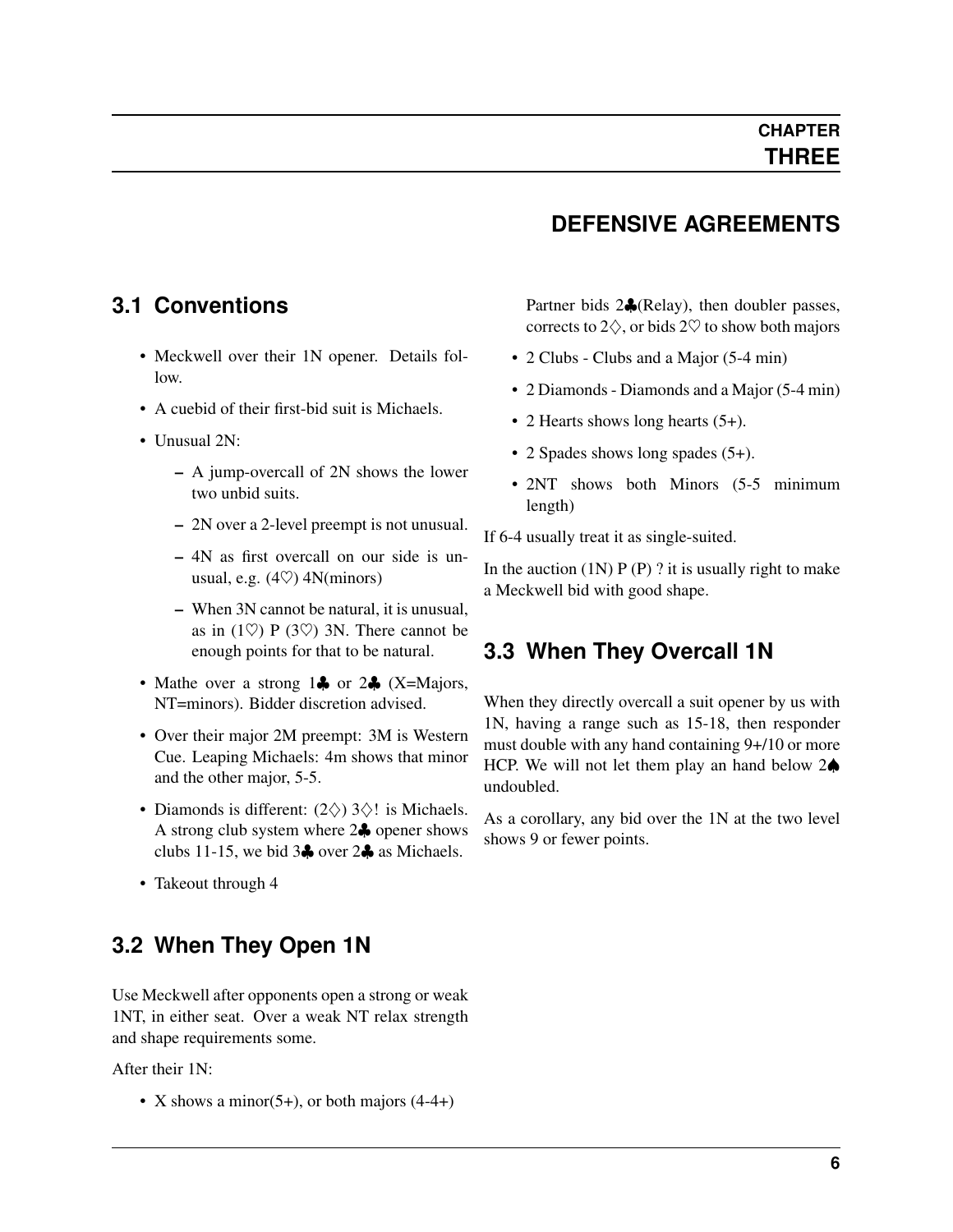#### <span id="page-8-2"></span><span id="page-8-0"></span>**4.1 Meckwell Escape**

Meckwell Escape is used after we open 1 NT and there is a double for penalty by opps. If at any point in what follows, one of the opps bids, then we are off the hook.

After  $1N(X)$ , pretend the doubler is the one who opened 1N and use Meckwell. Pass (alert, forcing) takes the role of the Double showing a minor or both majors, and the now-available redouble shows responder thinks we can make 1N.

Other bids are the same as Meckwell. Our shape requirement may be only 4-4. With 4-3-3-3 shape, responder can either treat his four-card suit as a fivecard suit, or he can treat his four-card suit and his best 3-card suit as a two-suiter. In these situations, pray that your opponents elect to introduce a suit of their own.

If it goes 1NT by us, Pass, Pass, Double, then opener should pass unless they have a five-card suit. If the double is left in, Responder makes any of the Meckwell bids or passes to sit for the double. If Responder redoubles, it says, partner pick your best suit and we can go up the line if necessary. Best is to hope the opps bid something.

# <span id="page-8-1"></span>**4.2 Puppet Stayman After 2N**

After each of the following openings, a 3<sup>4</sup> bid is game-forcing Puppet Stayman showing an exactly three-card major:

- Over 2N, or
- Over a 2N rebid after a strong 2. opener.

## **CONVENTION NOTES**

Puppet Stayman is game forcing because, lacking a major, the opener will reply 3N.

Over 2N, bid 3♣!(asking for a four- or five-card major) if you have a 3-card major.

Over 1N, bid 3♣!(showing a three-card major) when holding a game-forcing hand with a three-card major . If you do not have a 3-card major, but do have one or two four-card majors, bid regular Stayman.

The 3♣ bid over 2N need not be alerted, but the responses must be alerted.

Responses after 2N - 3♣ are:

- 3♢!(Opener has no five card major, has one or more 4 card majors)
	- 3♡! Responder has four SPADES <– major you do NOT have!
	- 3♠! Responder has four HEARTS <– major you do NOT have!
	- 3N! Responder does not have a four card major
	- $-4$  $\diamond$ ! Responder has two 4 card majors. Opener has choice of games.
- 3M! (Opener has this five card major)
	- Responder normally chooses between 3N or 4M.
	- Responder with slam interest and 3+ card fit in M can bid the other major as a power raise of M.
	- $-4$  ÷ is natural with long clubs.
	- $-4\diamondsuit$  is natural with long diamonds.
	- 4N is quantitative (M is not agreed as our suit)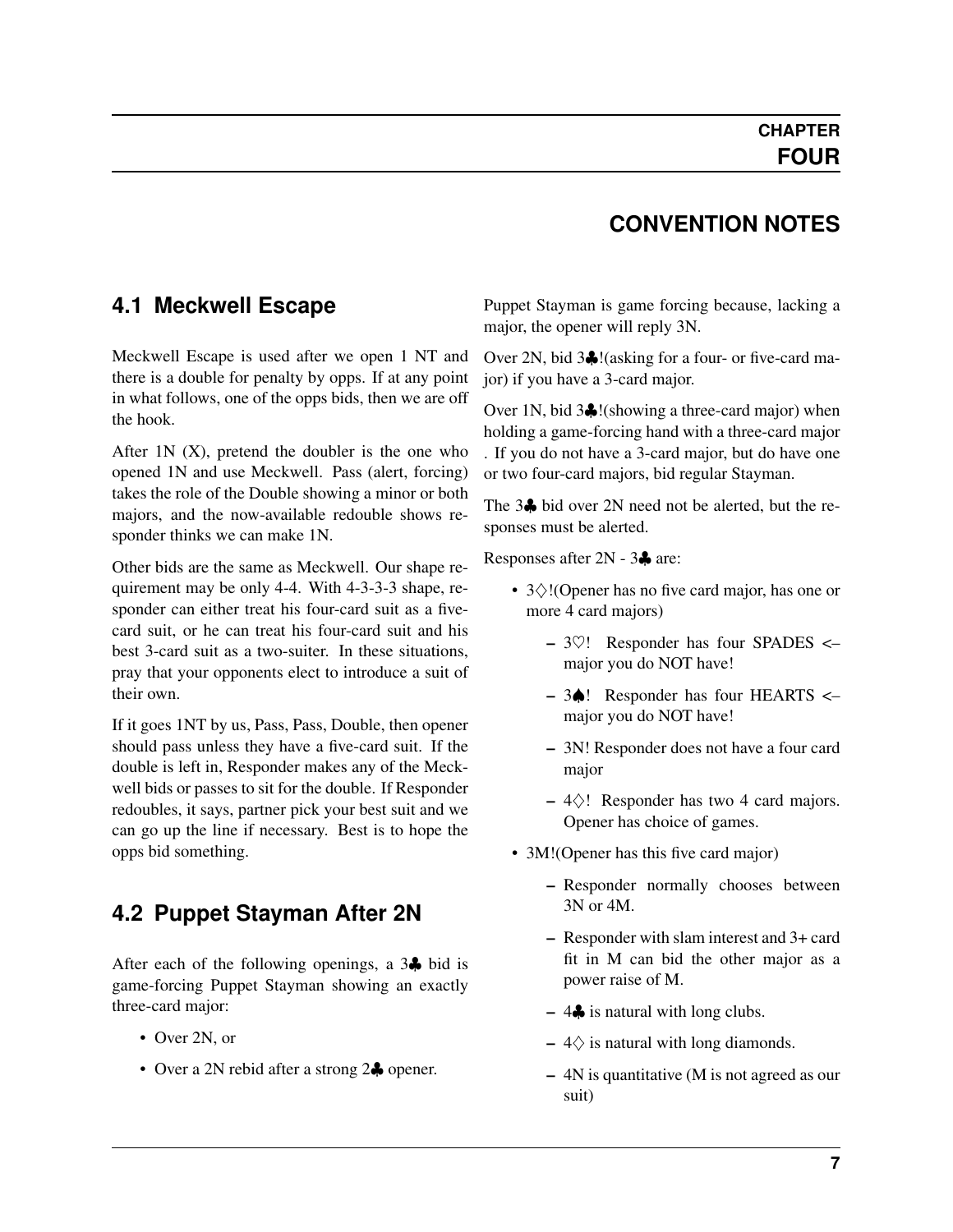- Suit bids at the five level are splinters.
- 3N!(Opener has no four or five card majors)

The name "Puppet" comes from the  $3\heartsuit$  and  $3\spadesuit$  rebids after a  $3\diamondsuit$  response, in which the responder bids the major he DOESN'T have, so that the strong hand becomes the declarer. He's pulling the opener's strings.

# <span id="page-9-0"></span>**4.3 1N - 3**♣ **Five-Card Stayman**

Opener's reply to the 1N - 3♣ bid is to bid 3N directly if he has no four-card or five-card major; or 3♢! to mean, "does not have a five-card major". Over 3♢!, responder who only had a 3-card major but not a four-card major bids 3N and whether or not opener has a four-card major remains unknown. This sequence does not work over 2N bids. Otherwise responder puppets his major as in Puppet Stayman.

If opener shows a five-card major, bidding the other major is a power raise.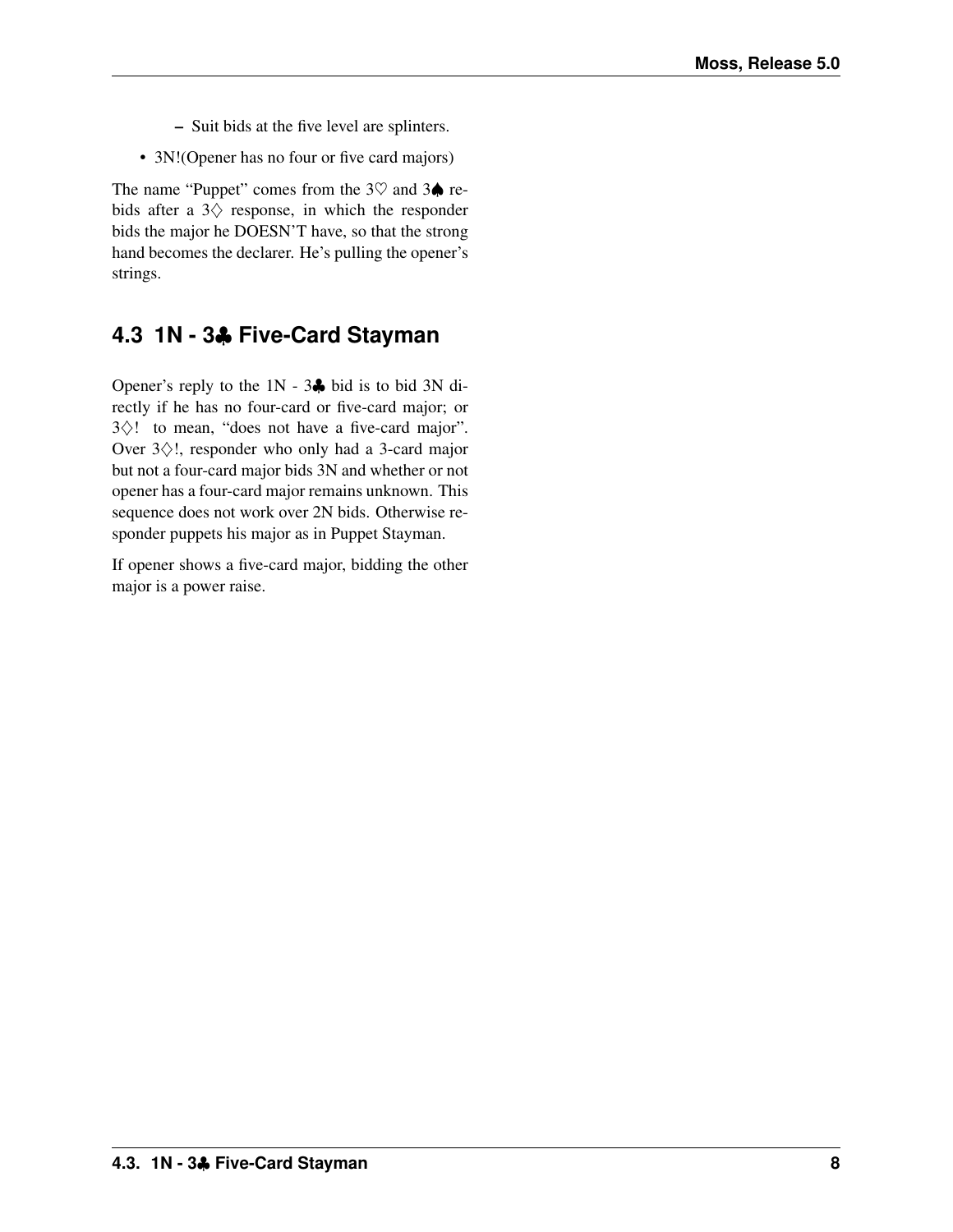# **LEADS AND CARDING**

<span id="page-10-0"></span>These are guidelines that may have to give way to circumstances. The 10 is an honor, the 9 is not.

#### <span id="page-10-1"></span>**5.1 Leads**

From holdings that do not contain an honor, against suits or NT:

- If we have bid and raised the suit, lead top of nothing, bottom of something.
- From small holdings:
	- In a suit partner has bid and you supported, lead high.
	- Otherwise lead low except from a doubleton.

Note that leads below the King always deny the card above with the exception of the lead of the Q from KQT9(x) against notrump.

#### <span id="page-10-2"></span>**5.1.1 Leads Against NT**

Standard leads as on the convention card:

- Against NT, honor sequence leads show three in the sequence such as QJT, or a defective honor sequence such as QJ9. Lead Q from QJ95 but 5 from QJ85.
- The lead of an Ace shows four honors, asks partner to unblock an honor if holding one; otherwise give count.
- Lead the King from KQJ, AKJx or KQJx. Lead the King from 3 cards KQx or AKx.
- Lead the Queen from QJT, AQJx, or KQT9. Partner drops the J if he has it.

• The lead of a Jack is from JT9, or AJT9.

#### <span id="page-10-3"></span>**5.1.2 Leads Against Suits**

Standard leads as on the convention card:

- Fourth best from an honor.
- The top of 2 touching honors
- Lead A from  $AKx(x)(x)$  unless:
	- 1. After trick 1
	- 2. Against a contract at the five-level or above.
	- 3. You a leading a suit partner has bid (whether or not you supported)
	- 4. You are leading a suit you have bid and partner has supported

In those cases, lead the King.

- Lead K from KQx, AK doubleton, or Kx
- Lead Q from QJx, or Qx
- Lead J from Jtx, KJTx, or Jx
- Lead the Ten from T9x, KT9x, QT9x, or Tx

# <span id="page-10-4"></span>**5.2 Carding**

- Upside-down attitude.
- Standard count.
- Often suit preference when leading from any situation where it does not matter which card you lead, such as when trying to get a ruff or knocking out declarer's last stopper in NT.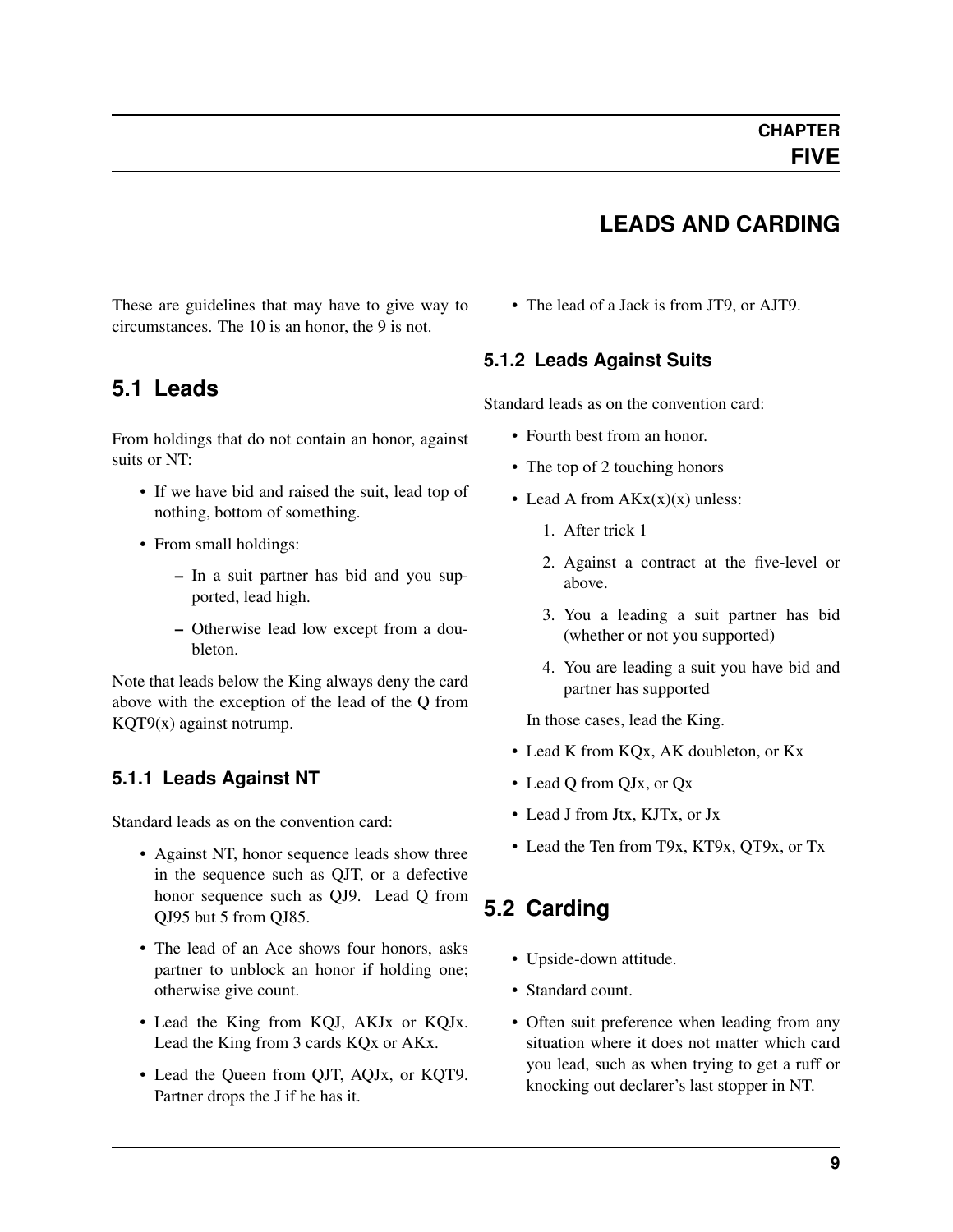• Suit preference when a switch is obviously going to be necessary.

#### <span id="page-11-0"></span>**5.2.1 Attitude Details**

We give attitude on first leads of a suit by partner, and when first discarding a suit.

- The primary job on a lead is to indicate whether one wants the suit continued or not. For example, partner leads an Ace to a suit contract. With Q753 play the 3 to show the Q – partner, it is safe to play the King next. With 753 play the 7; partner, I don't have third round control. With 73, play the 3, because we have third-round control – if you are willing and able to ruff.
- If it is clear to us and to partner that the suit should not be continued, give suit preference.
- On the lead of a King: \* In a suit contract, give attitude. \* In a NT contract, give count. Unblock a doubleton honor.
- If dummy has an K or Q in the suit but ducks, a positive attitude can show that 3rd hand has kept an honor over it. For example, partner leads 4th best and dummy contains Kxx and Declarer ducks it. Holding A72, play the 2 to show the retained Ace.
- If you had to play third-hand high, your remaining attitude in the suit may still be unknown. When your attitude is unknown your next play is attitude.
- When partner switches and leads a new suit, your signal is attitude in the new suit. There is no signal about the previous suit until you get a chance to discard.

#### <span id="page-11-1"></span>**5.2.2 Count Details**

We give count when Declarer leads a suit, when partner clearly needs the count, and when our current attitude is known. Count is always CURRENT COUNT.

Once you've given count, you can give suit preference. Partner should take care in reading too much into this, as you may not have a preference, or may not have a suitable card.

Against NT, the lead of a K asks partner to give count.

The lead of a Q asks partner to drop the J if they have it or give count.

# <span id="page-11-2"></span>**5.3 Discards**

- No special first discard.
- If discarding from a solid sequence with some length, discard the highest.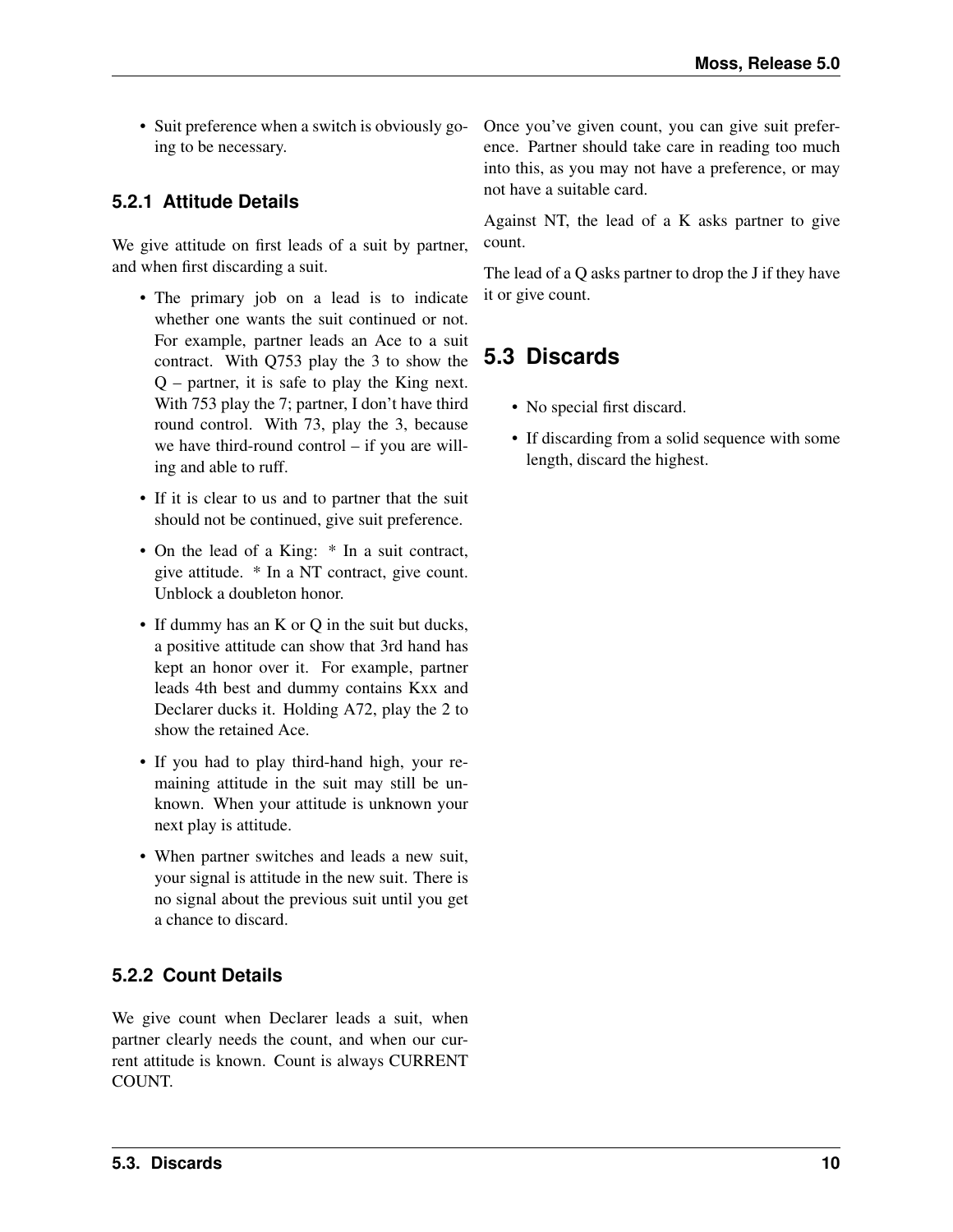# **CHANGE LOG**

- <span id="page-12-0"></span>• Version 1.0 Initial document.
- Version 2.0 Clarifications; lead low from 4 small.
- Version 3.0 Range ask; remove Flannery